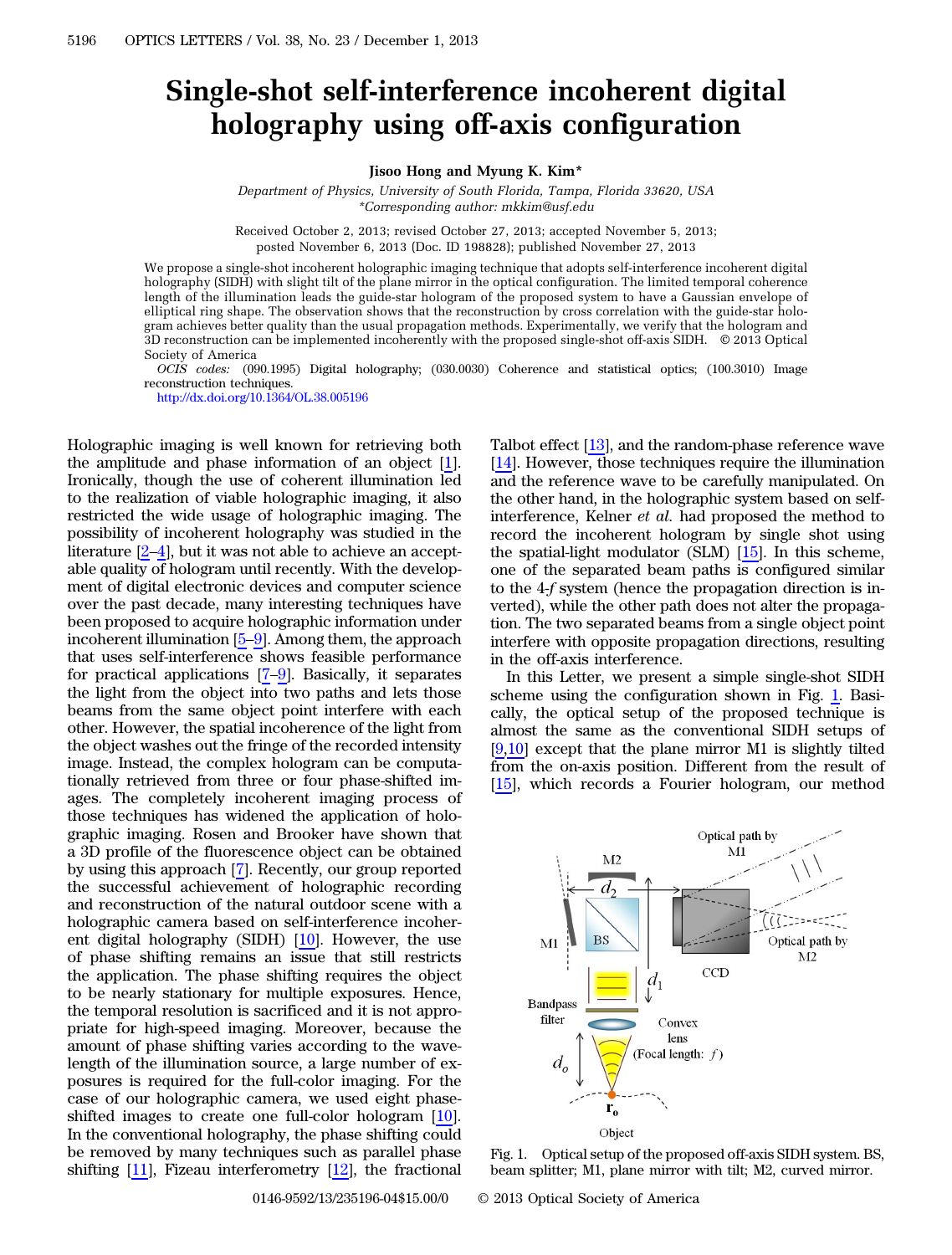records the hologram in the form of a Fresnel hologram, meaning an off-axis hologram with finite object distance. Moreover, compared to the setup in [\[15](#page-3-11)], our setup requires the combination of different mirrors only once after the separation of beams, hence being easier and more flexible in implementing the system.

Similar to SIDH, the proposed scheme creates the interference only by two copies of beams emanated from the same point of the object. If the illumination is coherent, the intensity of interference corresponding to one point of the object will be

$$
u(\mathbf{r}) = A(\mathbf{r}_0)|Q(\mathbf{r}, \mathbf{r}_0) + L(\mathbf{r}; \mathbf{n})|^2,
$$
 (1)

where  $Q$  is a quadratic phase function and  $L$  is a linear phase function that is induced by the tilt of M1 (n is the normal vector to the surface of M1). Here,  $r_0$  and r denote the points on the object and CCD sensor, respectively. A is a complex amplitude that is related to the intensity of the object point. However, the interference of two low coherence fields has a Gaussian envelope that depends on the amount of phase difference between two interfering beams [\[16](#page-3-12)]. Hence, the entire interferogram exhibiting responses from all the object points will be

<span id="page-1-1"></span>
$$
U(\mathbf{r}) = \iint_{\mathbf{r}_0} A(\mathbf{r}_0)(2 + P(\mathbf{r})[Q \bullet L^* + Q^* \bullet L]) d\mathbf{r}_0, \quad (2)
$$

<span id="page-1-2"></span>where  $P(r)$  represents the envelope function incorporating the short temporal coherence length of the illumination source (or the object point itself for the selfluminous case) and the optical path difference caused by the tilt of mirror M1.  $P(\mathbf{r})$  is expressed by

$$
P(\mathbf{r}) = \exp[-\gamma \cdot \Delta(\mathbf{r})^2]. \tag{3}
$$

Here,  $\Delta(\mathbf{r})$  is the phase difference between two copies of beams at r, and  $\gamma$  is a constant related to the temporal coherence length of the illumination. The in-phase line  $\Delta(r) = 0$  comes from the intersection of the inclined plane wavefront reflected from M1 and the spherical wavefront from M2. Hence the shape of  $P(r)$  will look like a part of the elliptical ring.

An example of the interferogram obtained from a point source object is presented in Fig.  $2(a)$ . The optical setup was configured following the setup shown in Fig. [1](#page-0-0) with  $d_0 = 80$  mm,  $d_1 = 200$  mm, and  $d_2 = 330$  mm. The focal lengths of the convex lens and curved mirror M2 were 100 and 600 mm, respectively. The center wavelength of LED used for illumination was 625 nm. We inserted an additional lens (focal length: 100 mm) in front of the CCD to give flexibility to the setup, and the CCD (Thorlab's DCU223M; resolution,  $1024 \times 768$ ; pixel pitch, 4.65 μm × 4.65 μm) was 130 mm distant from the lens. We used the same configuration for all the experiments conducted throughout this Letter except for  $d_0$ . As in usual off-axis holographic imaging,  $a + 1$  or  $-1$  order spectral component can be extracted in the angular spectrum domain with the appropriate filter. The inverse Fourier transform of the extracted spectral component gives the complex hologram of the object as shown in Figs.  $2(c)$  and  $2(d)$ .

<span id="page-1-0"></span>

Fig. 2. (a) Interferogram  $(700 \times 700)$  obtained by the point source object and (b) its angular spectrum. The brighter circle is a filter used for extracting  $+1$  order. (c) Amplitude and (d) phase of the retrieved complex hologram.

We can apply the usual propagation methods such as angular spectrum or Fresnel propagation to this retrieved complex hologram to obtain the reconstructed image of the object. However, the short temporal coherence length restricts the valid phase information of this complex hologram inside an area where the envelope function is larger than noise. As a result, the complex hologram of the point source object is an imperfect quadratic phase function as shown in Fig.  $2(d)$ . If we consider this complex hologram as a guide-star hologram of the given system, a cross correlation with it will be another option for the reconstruction method:

$$
I(\mathbf{r}) = h_r \mathbb{O} h_g^*,\tag{4}
$$

where  $I(\mathbf{r})$  is the reconstructed image,  $h_r$  is the retrieved complex hologram, and  $h_g$  is the guide-star hologram. The operator  $\odot$  represents the convolution. For easy variation of the reconstruction plane, the synthetic guide-star hologram can be created using Eq. ([2\)](#page-1-1). The  $\gamma$  in Eq. ([3\)](#page-1-2) should be determined in a way resulting in the best reconstruction result. More details regarding a general discussion of this method can be found in [[9\]](#page-3-4).

We performed a preliminary experiment with the extended object to investigate the feasibility of the proposed off-axis SIDH scheme. The complex hologram of the object, which is a part of resolution target (elements 5 and 6 of group 1), was retrieved by the whole process of off-axis SIDH as explained above. The related information (recorded CCD image, angular spectrum, and the complex hologram) is provided in Fig. [3](#page-2-0). From the retrieved complex hologram, we use various reconstruction methods (angular spectrum, Fresnel propagation, and cross correlation with guide-star hologram) to obtain the object image at the best focused plane.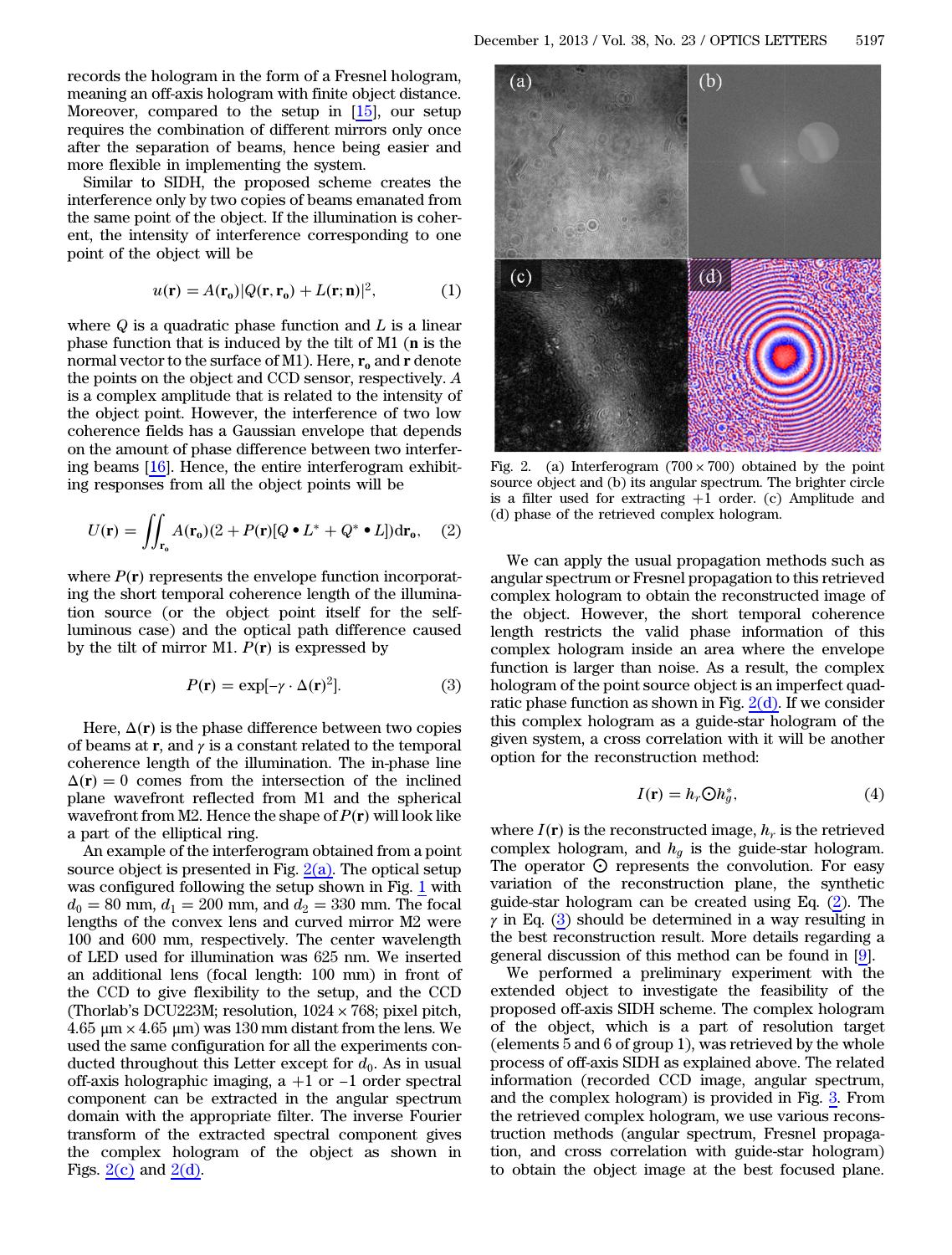<span id="page-2-0"></span>

Fig. 3. (a) Interferogram  $(700 \times 700)$  obtained from the extended object illuminated by LED (wavelength: 625 nm) and (b) its angular spectrum. The brighter rectangle is a filter used for extracting  $+1$  order. (c) Amplitude and (d) phase of the retrieved complex hologram.

Figure [4](#page-2-1) compares the reconstruction results by three propagation methods.

Figures  $5(a)$ – $5(c)$  show the reconstructions of the point source object at the best focused plane by various reconstruction methods: (a) angular spectrum method, (b) Fresnel propagation, and (c) cross correlation with guide-star hologram. Those reconstruction results correspond to the point spread function (PSF) of each reconstruction method, which is supposed to be an impulse response for the best image quality. We can observe that there will be little difference in the PSF if we apply the cross correlation with guide-star hologram for the reconstruction. As shown in Fig.  $5(d)$ , along axis 1, the unexpected ripples at the left-hand side of the peak are suppressed by the cross-correlation method. However, for the extended object, the quality of reconstruction is significantly improved by the cross correlation with the guide-star hologram as shown in Fig. [4.](#page-2-1) For easy comparison, we provide the average of y-cut intensity profiles of reconstruction results in Fig.  $4$  [see Fig.  $5(g)$ ]. This is because the complex hologram of the extended

<span id="page-2-1"></span>

Fig. 4. Reconstruction results from the complex hologram shown in Fig. [3](#page-2-0) by using various reconstruction methods: (a) angular spectrum, (b) Fresnel propagation, and (c) cross correlation with the guide-star hologram. The synthetic guide-star hologram was used for (c).

<span id="page-2-2"></span>

Fig. 5. PSF of the reconstruction computed from the complex hologram shown in Fig. [2](#page-1-0) by using various reconstruction methods: (a) angular spectrum, (b) Fresnel propagation, and (c) cross correlation with the guide-star hologram. The images are  $111 \times$ 111 area cropped from the whole FOV. (d) and (e) show the normalized intensity profile along axes 1 and 2, respectively. [Yellow, intensity profile of (a); green, that of (b); red, that of (c)]. The direction and range of axes 1 and 2 are presented as yellow lines in (a), (b), and (c). (f) compares the y-cut intensity profiles of Fig.  $4(a)$  (yellow), (b) (green), and (c) (red). Each graph was obtained by averaging the  $y$ -cut intensities inside the range from  $x = 180$  to 274. (g) illustrates the boundaries of the range as two yellow lines overlaid on Fig. [4\(a\).](#page-2-1)

object becomes indispensably noisier as the number of nonzero point sources at the object plane increases. This result coincides with the discussion in [[9\]](#page-3-4): the presence of noise (or aberration) makes the cross correlation with the guide-star hologram more effective. And the shape of the PSFs shown in Figs.  $5(a)$ – $5(c)$  is asymmetric because the valid phase information in the corresponding complex hologram is restricted inside the narrow band related to the envelope function as shown in Fig.  $2(d)$ .

There are two ways to address this issue. One is to use a band-pass filter with narrower bandwidth (the bandpass filter used for experiment has 10 nm bandwidth). Considering Fig.  $2(d)$ , fivefold or more narrower bandwidth will recover the phase information in the entire field of view (FOV). The other way is to adopt SLM, which can implement the tilt of the plane mirror in the same plane with the curved mirror. In adopting SLM, the system parameters should be carefully designed to avoid the higher-order diffractions inside the FOV.

The ability to change the focus of the reconstruction result is one of the important features of the holography to obtain 3D information of the object. For the cross correlation with the guide-star hologram, computational